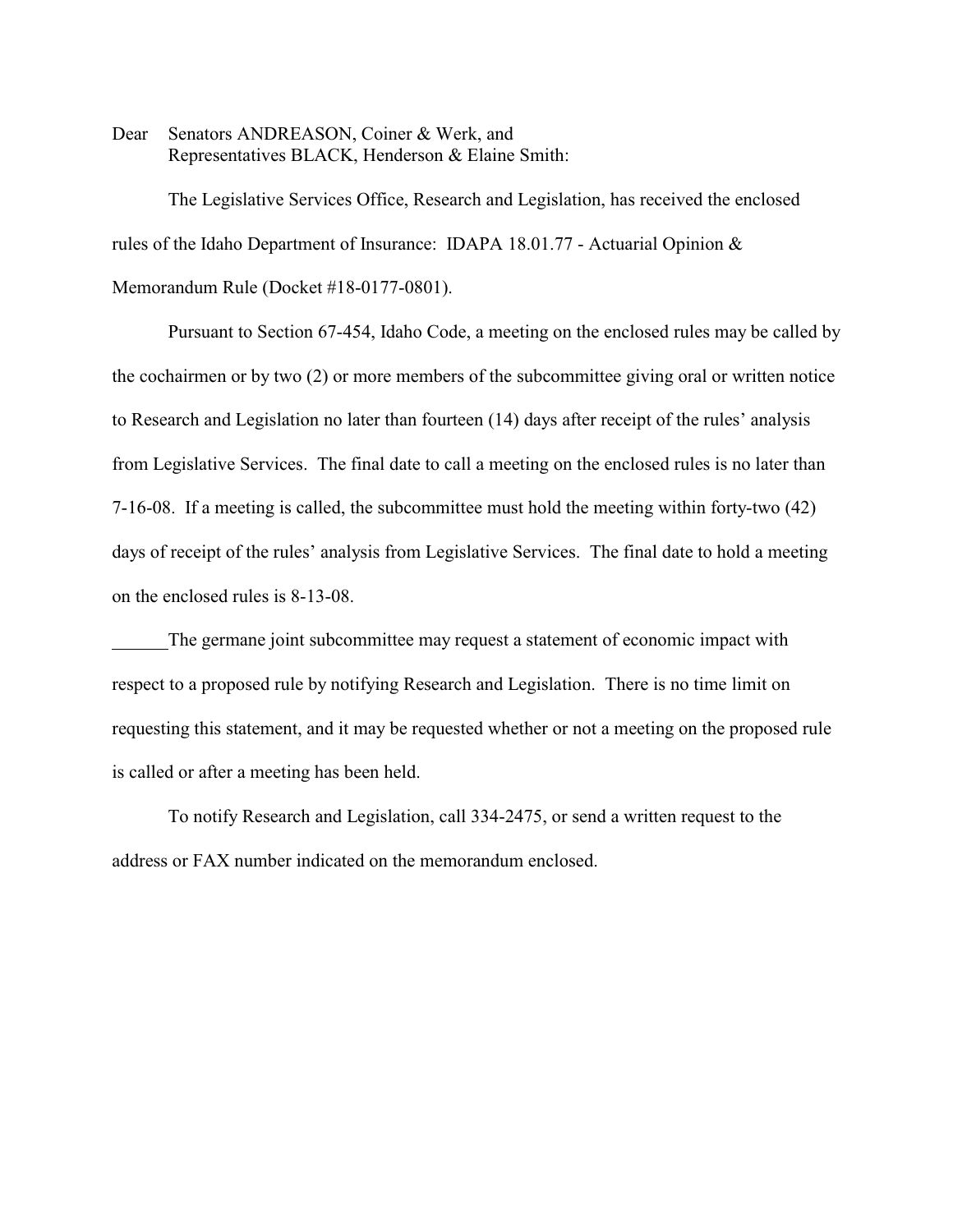# **MEMORANDUM**

TO: Subcommittees for Administrative Rules Review of the Senate Commerce and Human Resources Committee and the House Business Committee

FROM: Eric Milstead, Principal Research Analyst

DATE: June 26, 2008

SUBJECT: Idaho Department of Insurance - IDAPA 18.01.77 (Docket No. 18-0177-0801)

The Idaho Department of Insurance has submitted notice of proposed rulemaking at IDAPA 18.01.77 -- Actuarial Opinion and Memorandum Rule. According to the Department, negotiated rulemaking was not conducted because the proposed rule simply eliminates an unnecessary filing requirement for certain insurers and, consequently, is unlikely controversial.

In short, the proposed rule provides an exemption from filing with Idaho a certain actuarial report for a foreign or alien insurer whose home state imposes reporting requirements substantially equivalent to those of Idaho. (See, Proposed Rule, Section 024.01.f) This proposed change will take effect December 31, 2008.

The proposed rule appears to be within the authority granted to the Department under Sections 41-211, Idaho Code.

cc: William W. Deal, Director, & Martha Smith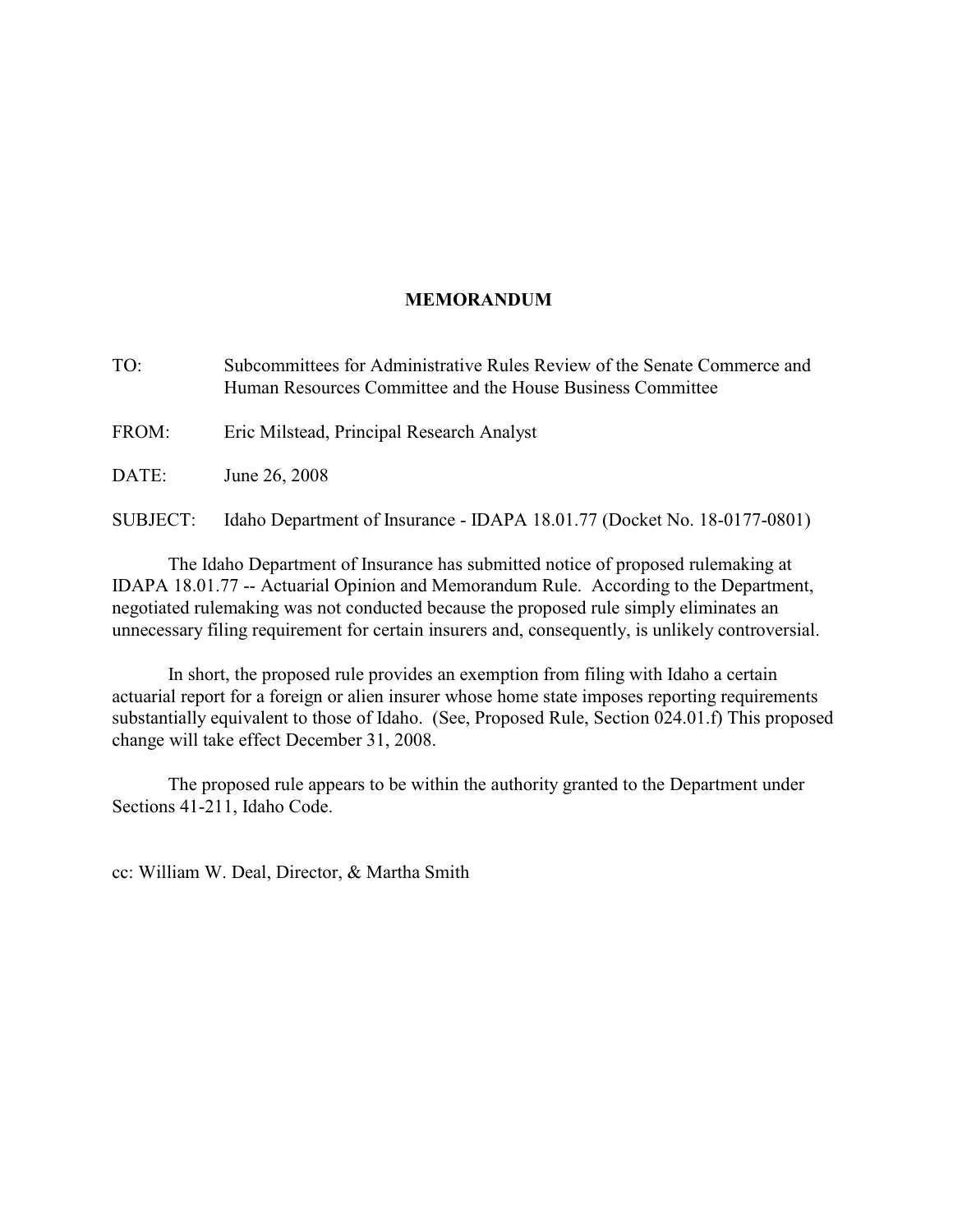# **IDAPA 18 - DEPARTMENT OF INSURANCE**

# **18.01.77 - ACTUARIAL OPINION AND MEMORANDUM RULE**

## **DOCKET NO. 18-0177-0801**

## **NOTICE OF RULEMAKING - PROPOSED RULE**

**AUTHORITY:** In compliance with Section 67-5221(1), Idaho Code, notice is hereby given that this agency has initiated proposed rulemaking procedures. The action is authorized pursuant to Sections 41-211 and 41-612, Idaho Code.

**PUBLIC HEARING SCHEDULE:** Public hearing(s) concerning this rulemaking will be scheduled if requested in writing by twenty-five (25) persons, a political subdivision, or an agency, not later than July 16, 2008.

The hearing site(s) will be accessible to persons with disabilities. Requests for accommodation must be made not later than five (5) days prior to the hearing, to the agency address below.

**DESCRIPTIVE SUMMARY:** The following is a nontechnical explanation of the substance and purpose of the proposed rulemaking:

Section 41-612(12)(d)(iv), Idaho Code, permits the Director to rely on a foreign or alien insurer's home state regulator regarding the preparation and filing of an actuarial report. This proposed rule amends IDAPA 18.01.77 to provide an exemption from filing with Idaho a report known as the Regulatory Asset Adequacy Issues Summary (the "RAAIS") for a foreign or alien insurer whose state of domicile imposes reporting requirements substantially similar to those imposed by Idaho. The RAAIS is not part of the NAIC's electronic filings due to its confidential nature. Therefore, insurers must file a paper copy with the Idaho Department of Insurance, or an electronic copy, which is printed. The Department does not utilize an actuary to review RAAIS reports filed by non-domestic insurers, thus this filing requirement is largely perfunctory. The rule change is proposed to take effect December 31, 2008 so the exemption can be implemented for the 2008 annual financial filing period, thus reducing the use and cost of paper and expense of mailing for affected insurers.

**FEE SUMMARY:** The following is a specific description of the fee or charge imposed or increased: N/A

**FISCAL IMPACT:** The following is a specific description, if applicable, of any negative fiscal impact on the state general fund greater than ten thousand dollars (\$10,000) during the fiscal year: N/A

**NEGOTIATED RULE MAKING:** In compliance with IDAPA 04.11.01.811, negotiated rule making was not conducted because this change simply eliminates an unnecessary filing requirement for certain insurers and is therefore unlikely to generate comments or controversy.

**ASSISTANCE ON TECHNICAL QUESTIONS, SUBMISSION OF WRITTEN COMMENTS:** For assistance on technical questions concerning this proposed rule, contact Martha Smith, Senior Financial Examiner, Idaho Department of Insurance, at 208/334-4315.

Anyone may submit written comments regarding this proposed rule making. All written comments must be directed to the undersigned and must be delivered on or before July 23, 2008.

DATED this 30th day of May, 2008.

William W. Deal Director Idaho Department of Insurance 700 West State Street, 3rd Floor Boise, ID 83720-0043 208-334-4250 (Voice), 208-334-4398 (Fax)

**Idaho Administrative Bulletin Page 59 July 2, 2008 - Vol. 08-7**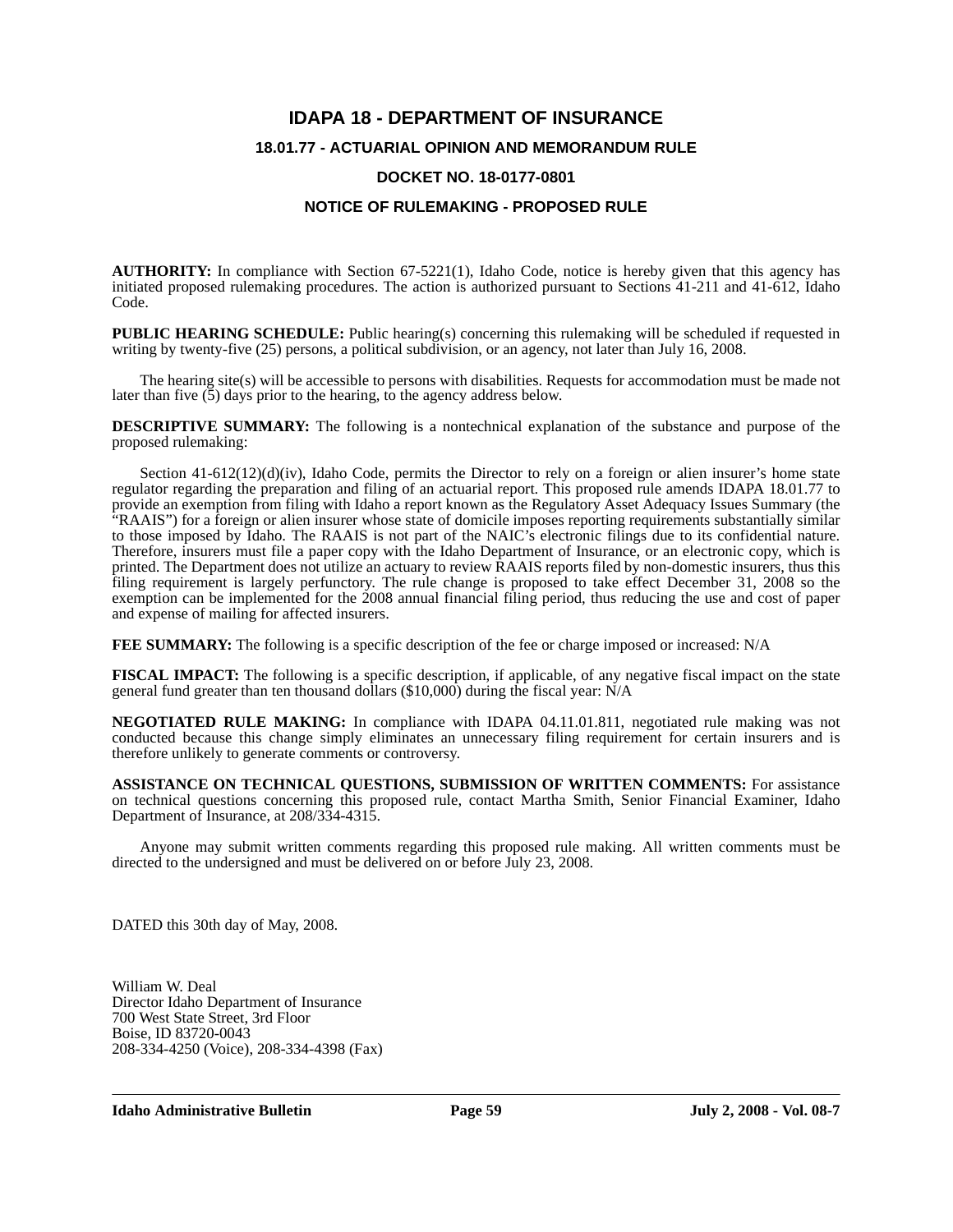#### **THE FOLLOWING IS THE TEXT OF DOCKET NO. 18-0177-0801**

#### **024. DESCRIPTION OF ACTUARIAL MEMORANDUM INCLUDING AN ASSET ADEQUACY ANALYSIS AND REGULATORY ASSET ADEQUACY ISSUES SUMMARY.**

#### **01. General**. (7-1-97)

**a.** In accordance with Section 41-612(12), Idaho Code, the appointed actuary shall prepare a memorandum to the company describing the analysis done in support of his opinion regarding the reserves under a Section 022 opinion. The memorandum shall be made available for examination by the Director upon his request but shall be returned to the company after such examination and shall not be considered a record of the insurance department or subject to automatic filing with the Director. (3-30-07)

**b.** In preparing the memorandum, the appointed actuary may rely on, and include as a part of his own memorandum, memoranda prepared and signed by other actuaries who are qualified within the meaning of Subsection 021.02 of this chapter, with respect to the areas covered in such memoranda, and so state in their memoranda. (3-30-07)

**c.** If the Director requests a memorandum and no such memorandum exists or if the Director finds that the analysis described in the memorandum fails to meet the standards of the Actuarial Standards Board or the standards and requirements, the Director may designate a qualified actuary to review the opinion and prepare such supporting memorandum as is required for review. The reasonable and necessary expense of the independent review shall be paid by the company but shall be directed and controlled by the Director. (7-1-97)

**d.** The reviewing actuary shall have the same status as an examiner for purposes of obtaining data from the company and the work papers and documentation of the reviewing actuary shall be retained by the Director; provided, however, that any information provided by the company to the reviewing actuary and included in the work papers shall be considered as examination workpapers and shall be kept confidential to the same extent as is prescribed by Section 41-227, Idaho Code. The reviewing actuary shall not be an employee of a consulting firm involved with the preparation of any prior memorandum or opinion for the insurer pursuant to this rule for any one of the current year or the preceding three (3) years. (7-1-97)

**e.** In accordance with Section 41-612(12), Idaho Code, the appointed actuary shall prepare a regulatory asset adequacy issues summary, the contents of which are specified in Subsection 024.03 of this chapter. The regulatory asset adequacy issues summary will be submitted no later than March 15 of the year following the year for which a statement of actuarial opinion based on asset adequacy is required. The regulatory asset adequacy issues summary will be maintained as confidential and not subject to public disclosure by the director in accordance with Section  $4\overline{1}$ -612(12), Idaho Code, and Section 9-340D(5) of the Idaho Public Records Act.

In accordance with Section  $41-612(12)(d)(iv)$ , the director will accept the regulatory asset adequacy issues summary of a foreign or alien company filed by that company with the insurance supervisory official of another state if the director determines that the summary reasonably meets the requirements applicable to a company domiciled in Idaho. Therefore, foreign or alien insurers required to file the regulatory asset adequacy issues summary in their home state are exempt from filing in this state, except upon request of the director, provided the other state has substantially similar reporting requirements and the summary is filed with the director of the other state within the time specified.

**02. Details of the Memorandum Section Documenting Asset Adequacy Analysis (Section 022)**. When an actuarial opinion under Section 022 of this chapter is provided, the memorandum shall demonstrate that the analysis has been done in accordance with the standards for asset adequacy referred to in Subsection 021.04 of this chapter and any additional standards under this rule. It shall specify; (3-30-07)

- **a.** For reserves; (3-30-07)
- i. Product descriptions including market description, underwriting and other aspects of a risk profile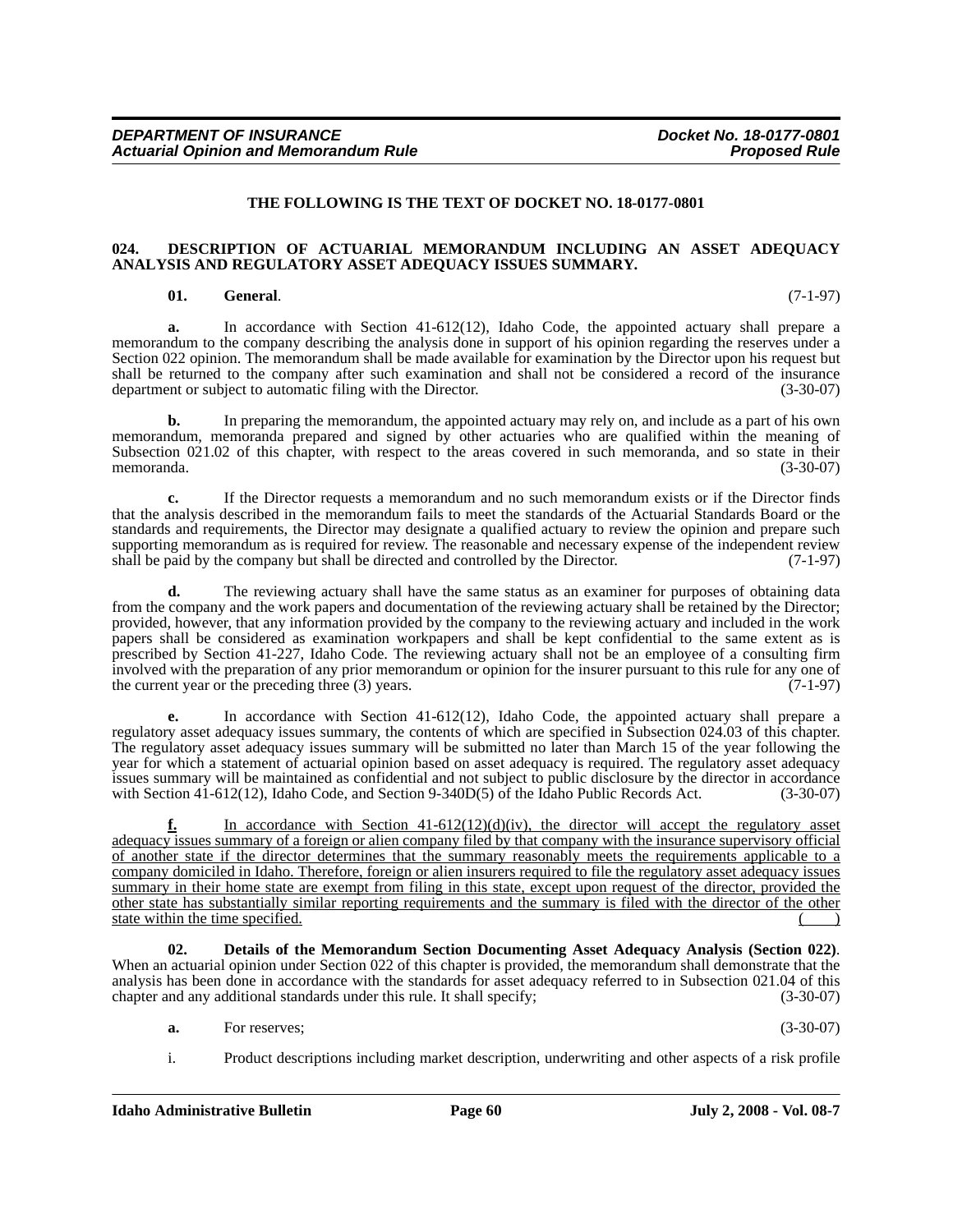| <b>DEPARTMENT OF INSURANCE</b><br><b>Actuarial Opinion and Memorandum Rule</b><br>and the specific risks the appointed actuary deems significant; |                               | Docket No. 18-0177-0801<br><b>Proposed Rule</b> |  |
|---------------------------------------------------------------------------------------------------------------------------------------------------|-------------------------------|-------------------------------------------------|--|
|                                                                                                                                                   |                               | $(7-1-97)$                                      |  |
| ii.                                                                                                                                               | Source of liability in force; | $(7-1-97)$                                      |  |
| iii.                                                                                                                                              | Reserve method and basis;     | $(7-1-97)$                                      |  |
| iv.                                                                                                                                               | Investment reserves;          | $(7-1-97)$                                      |  |
| V.                                                                                                                                                | Reinsurance arrangements; and | $(3-30-07)$                                     |  |

vi. Identification of any explicit or implied guarantees made by the general account in support of benefits provided through a separate account or under a separate account policy or contract and the methods used by the appointed actuary to provide for the guarantees in the asset adequacy analysis. (3-30-07) the appointed actuary to provide for the guarantees in the asset adequacy analysis.

| $\mathbf{b}$ . | Documentation of assumptions to test reserves for the following: | $(3-30-07)$ |
|----------------|------------------------------------------------------------------|-------------|
| i.             | Lapse rates (both base and excess);                              | $(3-30-07)$ |
| ii.            | Interest crediting rate strategy;                                | $(3-30-07)$ |
| iii.           | Mortality;                                                       | $(3-30-07)$ |
| iv.            | Policyholder dividend strategy;                                  | $(3-30-07)$ |
| V.             | Competitor or market interest rate;                              | $(3-30-07)$ |
| vi.            | Annuitization rates;                                             | $(3-30-07)$ |
| vii.           | Commissions and expenses; and                                    | $(3-30-07)$ |
| viii.          | Morbidity.                                                       | $(3-30-07)$ |

ix. The documentation of the assumptions shall be such that an actuary reviewing the actuarial memorandum could form a conclusion as to the reasonableness of the assumptions. (3-30-07)

|         | c.   | For assets:                                                                                        | $(7-1-97)$  |
|---------|------|----------------------------------------------------------------------------------------------------|-------------|
| assets: | i.   | Portfolio descriptions, including a risk profile disclosing the quality, distribution and types of | $(7-1-97)$  |
|         | ii.  | Investment and disinvestment assumptions;                                                          | $(7-1-97)$  |
|         | iii. | Source of asset data;                                                                              | $(7-1-97)$  |
|         | iv.  | Asset valuation bases.                                                                             | $(7-1-97)$  |
|         | d.   | Documentation of assumptions made for the following assets:                                        | $(3-30-07)$ |
|         | i.   | Default costs;                                                                                     | $(3-30-07)$ |
|         | ii.  | Bond call function;                                                                                | $(3-30-07)$ |
|         | iii. | Mortgage prepayment function;                                                                      | $(3-30-07)$ |
|         | iv.  | Determining market value for assets sold due to disinvestment strategy; and                        | $(3-30-07)$ |
|         | V.   | Determining yield on assets acquired through the investment strategy.                              | $(3-30-07)$ |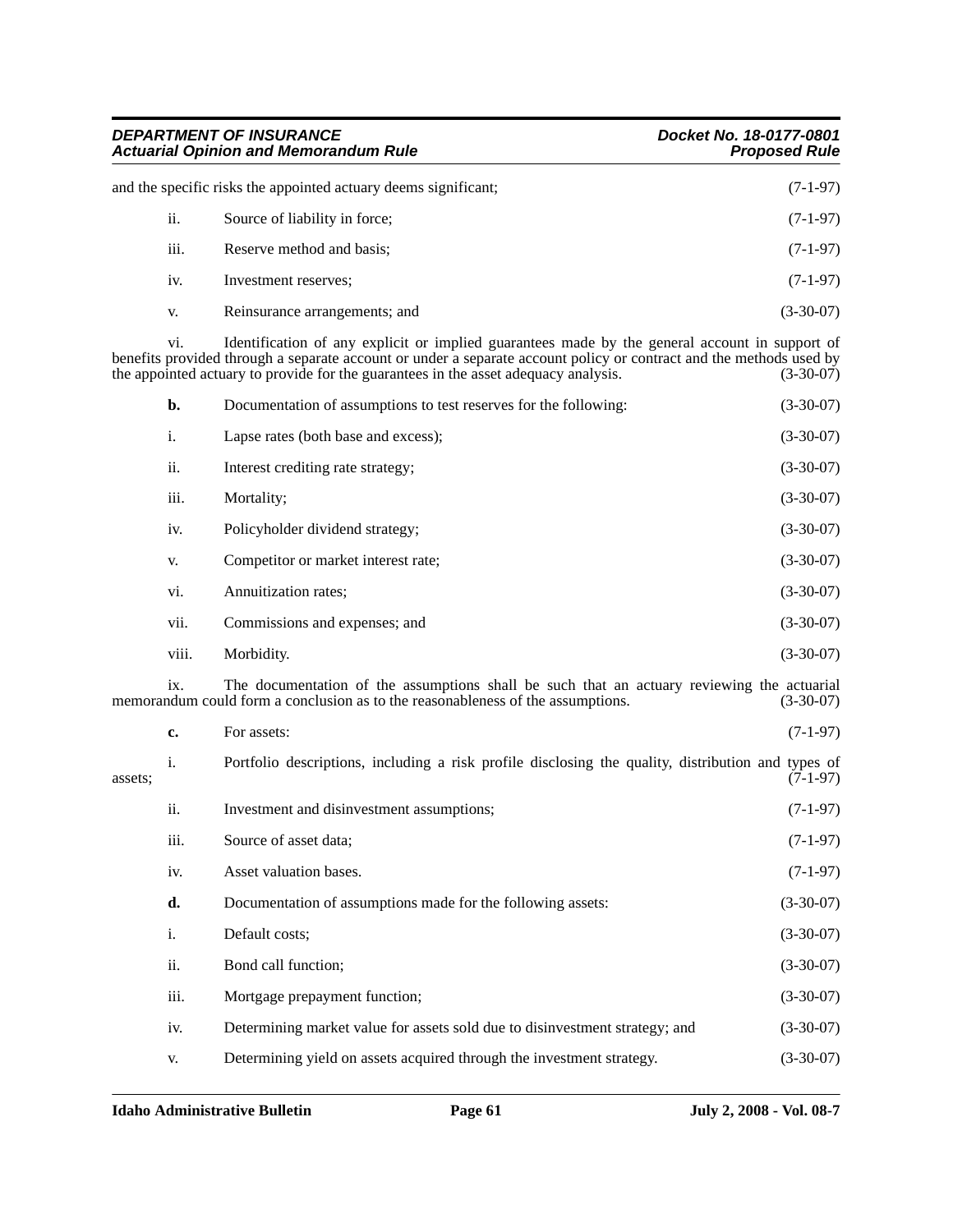vi. The documentation of the assumptions shall be such that an actuary reviewing the actuarial memorandum could form a conclusion as to the reasonableness of the assumptions. (3-30-07)

|           | е.               | Analysis basis:                                                                                | $(7-1-97)$ |
|-----------|------------------|------------------------------------------------------------------------------------------------|------------|
|           | <sup>1</sup>     | Methodology:                                                                                   | $(7-1-97)$ |
| analvzed: | ii.              | Rationale for inclusion/exclusion of different blocks of business and how pertinent risks were | $(7-1-97)$ |
|           | $\cdots$<br>111. | Rationale for degree of rigor in analyzing different blocks of business;                       | $(7-1-97)$ |

iv. Criteria for determining asset adequacy; (7-1-97) v. Effect of federal income taxes, reinsurance and other relevant factors. (7-1-97)

**f.** Summary of material changes in methods, procedures, or assumptions from prior year's asset adequacy analysis; (3-30-07)

| Summary of Results; | $(7-1-97)$ |
|---------------------|------------|
|---------------------|------------|

**h.** Conclusion(s). (7-1-97)

# **03. Details of the Regulatory Asset Adequacy Issues Summary**. (3-30-07)

## **a.** The regulatory asset adequacy issues summary shall include:  $(3-30-07)$

i. Descriptions of the scenarios tested (including whether those scenarios are stochastic or deterministic) and the sensitivity testing done relative to those scenarios. If negative ending surplus results under certain tests in the aggregate, the actuary should describe those tests and the amount of additional reserve as of the valuation date which, if held, would eliminate the negative aggregate surplus values. Ending surplus values shall be determined by either extending the projection period until the in force and associated assets and liabilities at the end of the projection period are immaterial or by adjusting the surplus amount at the end of the projection period by an amount that appropriately estimates the value that can reasonably be expected to arise from the assets and liabilities remaining in force; (3-30-07)

ii. The extent to which the appointed actuary uses assumptions in the asset adequacy analysis that are materially different than the assumptions used in the previous asset adequacy analysis; (3-30-07)

iii. The amount of reserves and the identity of the product lines that had been subjected to asset adequacy analysis in the prior opinion but were not subject to analysis for the current opinion; (3-30-07)

iv. Comments on any interim results that may be of significant concern to the appointed actuary; (3-30-07)

v. The methods used by the actuary to recognize the impact of reinsurance on the company's cash flows, including both assets and liabilities, under each of the scenarios tested; and (3-30-07)

vi. Whether the actuary has been satisfied that all options whether explicit or embedded, in any asset or liability (including but not limited to those affecting cash flows embedded in fixed income securities) and equity-like features in any investments have been appropriately considered in the asset adequacy analysis. (3-30-07)

**b.** The regulatory asset adequacy issues summary shall contain the name of the company for which the regulatory asset adequacy issues summary is being supplied and shall be signed and dated by the appointed actuary rendering the actuarial opinion. (3-30-07) actuary rendering the actuarial opinion.